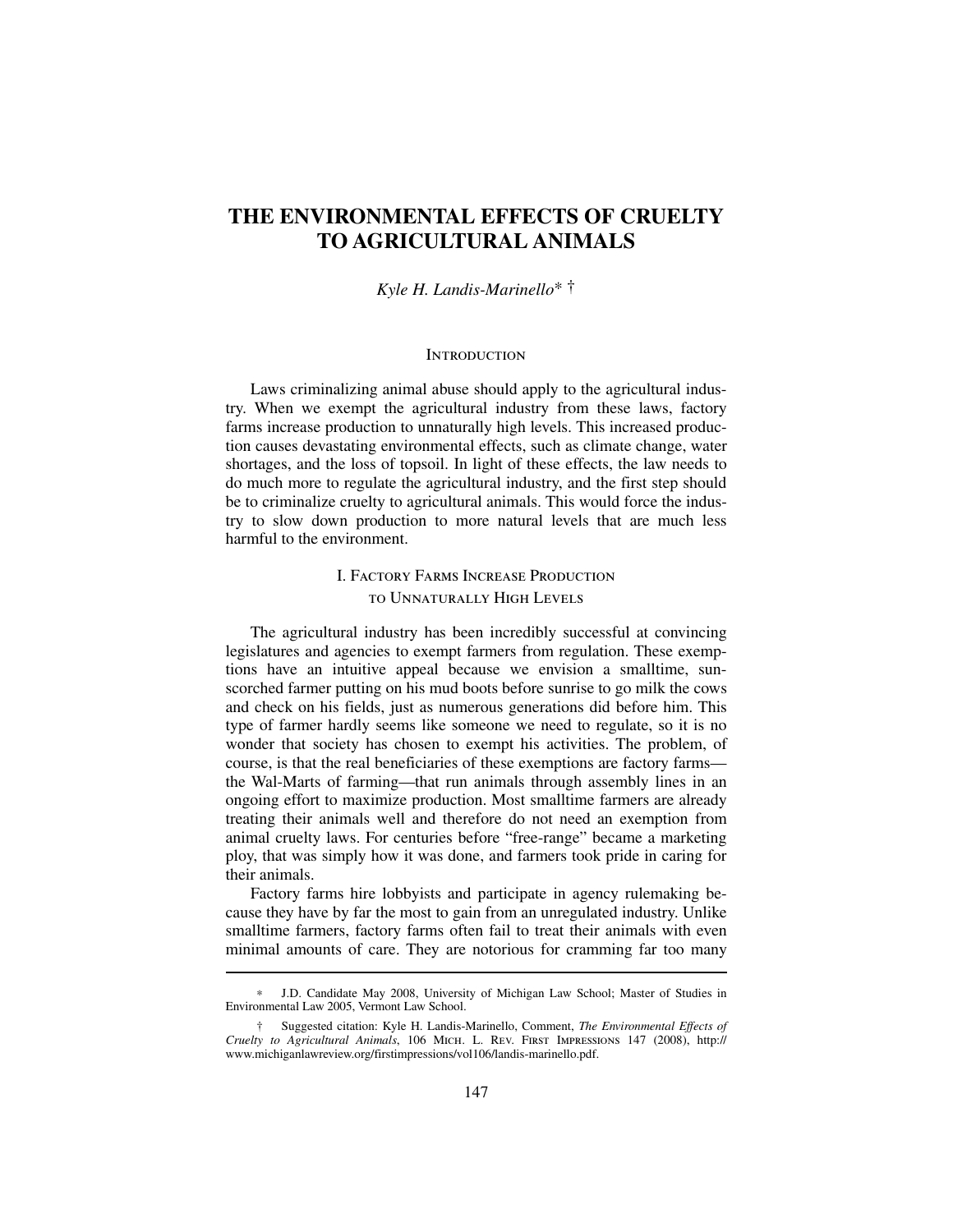animals into far too little space. Indeed, factory farms are often called confined animal feeding operations. In *The Emotional Lives of Animals*, Mark Bekoff notes that a friend of his in the industry describes the thought process as follows: "How many chickens can you get in a cage with Vaseline and a shoehorn?" To make matter worse, animals such as chickens are territorial: when you throw too many of them into the same small cage, they are likely to attack each other. Rather than provide birds with additional space, factory farms often debeak birds—an incredibly painful process that is done without the aid of any anesthetic. In this way, one cruel practice leads to another, and production continues to increase.

Regulation scares factory farms because their practices undoubtedly violate any definition of cruelty to animals. It is impossible to treat animals humanely in a business that refuses to consider the interests of animals. As Mark Bittman recently said in the *New York Times*, factory farms are only in the business of "[g]rowing meat" because "it's hard to use the word 'raising' when applied to animals in factory farms." Without an exemption from animal cruelty laws, factory farms might have to provide their animals with adequate space, medical care, and humane handling. If they have to treat animals as the sentient beings that they are, production will surely decrease—a result that factory farms are unwilling to accept.

### II. Unnaturally High Production Levels Have Devastating Effects on the Environment

While factory farms are keen on keeping production levels as high as possible, the rest of society would be much better off if we found ways to decrease production at these plants. Although increased production usually benefits the economy, it is problematic in an industry—such as factory farming—that externalizes many of its costs and contributes to numerous environmental problems that affect human health and welfare. The unnaturally high production rates of factory farms have devastating effects on the environment, including hastening climate change, creating water quality and quantity problems, and destroying topsoil.

Livestock on factory farms currently play an enormous role in the climate change crisis. A recent United Nations study found that livestock account for eighteen percent of all greenhouse gas emissions. In comparison, all of the cars, trucks, airplanes, and other modes of fossilbased transportation combined only account for thirteen percent of the world's emissions. Much of the livestock pollution comes from methane—a greenhouse gas (emitted directly by cows and sheep) that is at least twenty times more potent than carbon dioxide. Just looking at methane alone, the 100 million or so cattle in the United States produce roughly the same amount of greenhouse gas emissions as an equal number of cars. Factory farms also create significant carbon dioxide emissions (as well as other air pollution) by shipping large quantities of feed and meat products back and forth across the country. In addition, factory farms are responsible for mass deforestation for pasture land and to grow feed for agricultural animals.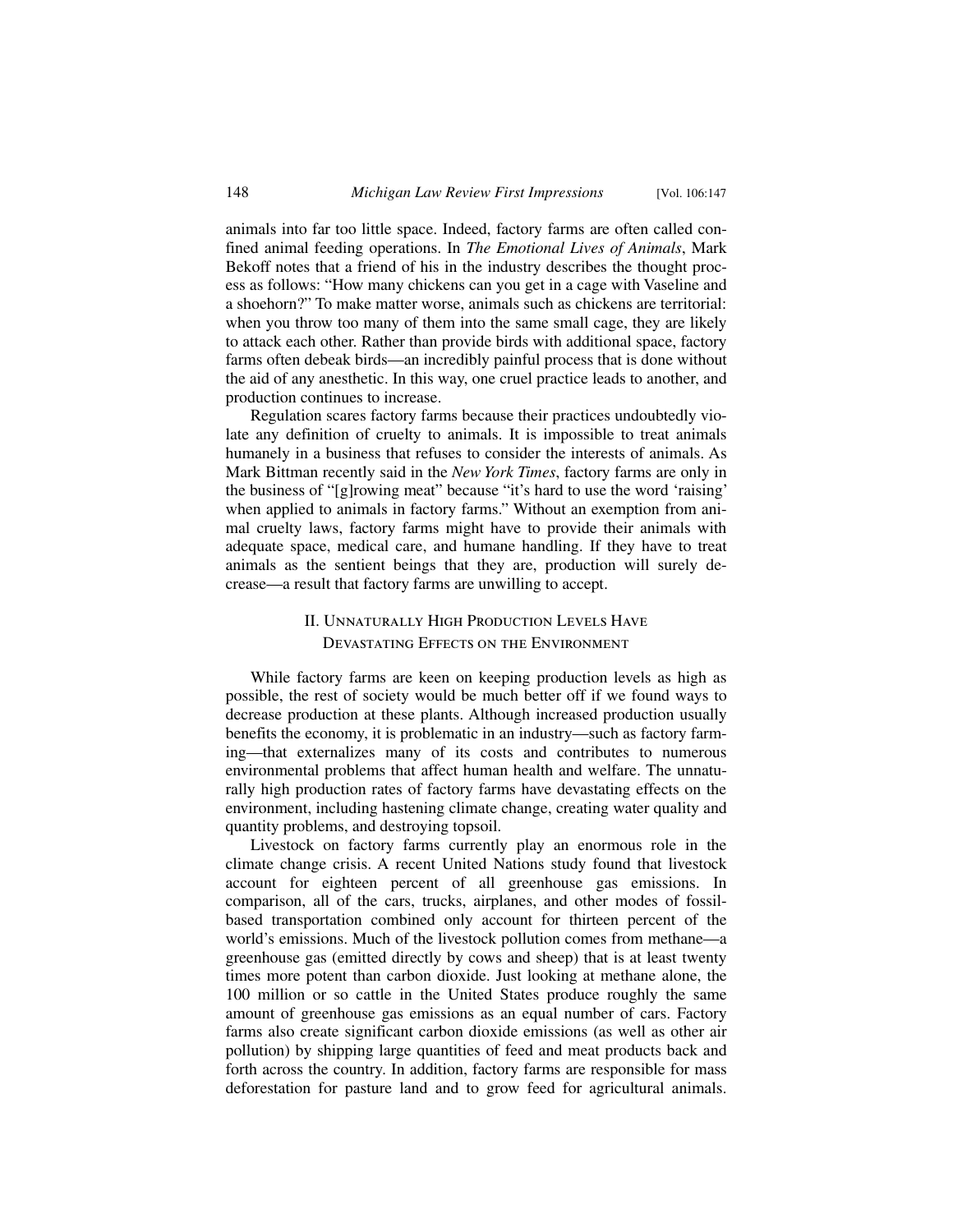Deforestation is a major contributor to climate change because it releases the carbon dioxide that is stored in standing trees. While politicians debate over what to do to reduce car emissions, the agribusiness lobby has so far quelled any debate over increased regulation of their industry, even though regulating factory farms would go much further towards averting the climate change crisis.

Factory farms also pose a major threat to the most crucial natural resource of all—water. In recent years, many scientists have recognized that we are currently facing a severe shortage of usable water. The United Nations has deemed the situation a worldwide "water crisis," and the western United States is one area that is quickly running out of water. Factory farms are contributing to this water crisis in numerous ways. To begin, their contribution to climate change also contributes to the water crisis, since warmer global temperatures lead to lower lake and river levels. In addition, factory farms feed their livestock vast quantities of corn, soy, alfalfa, and other crops that take enormous amounts of water to grow. In the United States, crop irrigation accounts for over eighty percent of the consumptive use of freshwater, and in many arid western states, the level increases to around ninety percent. Although some of those crops feed humans, a staggering amount (including between sixty and seventy percent of all corn and soybeans grown in the United States) feed livestock. When farmers only had a small amount of livestock—many of which could graze on grass—much of this feed was unnecessary. On factory farms, however, livestock are crammed into cement bunkers, where grazing on grass is impossible and where there are so many of them that they demand an enormous amount of feed (and all of the water needed to grow that feed). As with greenhouse gas emissions, these facts fail to enter the political debate, and politicians propose drastic measures—such as building pipelines to bring water from the Great Lakes to the southwest—rather than regulating factory farms.

Factory farms have similarly negative effects on water quality. Agriculture is the leading contributor to water quality impairment in the United States, and the meat industry is often the worst of the worst. Raising unnaturally high numbers of animals in confined areas creates a large quantity of waste that is often not treated properly before it enters our nation's waterways. For instance, in *United States v. Sinskey*, a meat-packing plant's decision to double the number of hogs it raised—and thereby create more waste than their wastewater treatment plant could handle—necessarily resulted in criminal violations of the Clean Water Act. *Sinskey* involved one of the rare instances where a factory farm was caught for its environmental violations. More frequently, the dumping of untreated—or improperly treated—waste goes undetected, to the detriment of our waterways and human health.

Factory farms are also destroying topsoil. As Tom Paulson recently reported in the *Seattle Post-Intelligencer*, the erosion of topsoil—at rates more than ten times the replacement rate—is "a global crisis" that threatens "the shallow skin of nutrient-rich matter that sustains most of our food and appears to play a critical role in supporting life on Earth." According to Harvey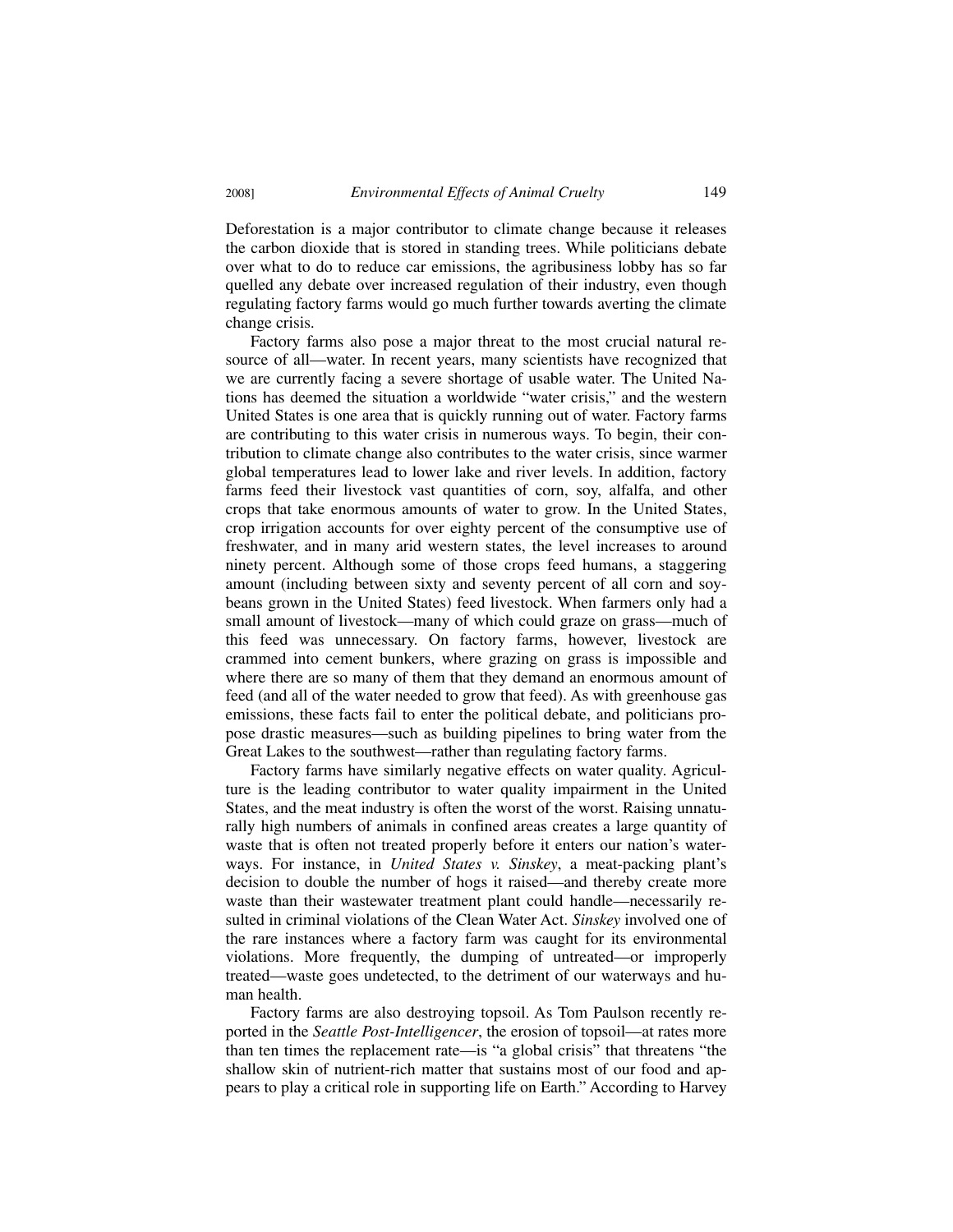Blatt in *America's Environmental Report Card*, "a few inches of dirt is all that separates us from mass starvation." Factory farms are thinning this precious layer of topsoil by demanding vast quantities of certain crops (like corn and soy) that can be used as feed for their livestock. To meet this demand, farmers often clear additional fields and use tilling techniques that erode topsoil. Millions of acres of land are farmed every year just to feed the livestock at factory farms, and, as a result, every year these fields are left with less topsoil.

### III. Criminalizing Cruelty to Agricultural Animals Will Help Protect the Environment

Factory farming as we know it—and its devastating environmental effects—would not be possible if we were to criminalize cruelty to agricultural animals. That is why this multi-billion-dollar industry spends so many resources lobbying legislatures and agencies to leave their practices unregulated. As soon as government steps in and requires factory farms to treat their animals appropriately—for instance, by providing each animal with adequate space to roam—these farms will not be able to raise nearly as many animals. Production will thus decrease, which will mitigate the environmental damage wrought by factory farms. Fewer agricultural animals will necessarily translate to less methane and other greenhouse gas emissions, less water consumption and pollution, and less erosion of topsoil. These and other environmental benefits all flow directly from decreasing production on factory farms.

Critics of the idea of criminalizing cruelty to agricultural animals are sure to point out that decreased production will raise the cost of meat. For instance, free-range, grass-fed beef currently costs more than beef from factory farms. Of course, many consumers are willing to pay the extra money, especially since grass-fed beef is a more healthful choice (in part because it is often organic since grass grows quite well without fertilizers and pesticides, despite the beliefs of millions of lawn manicurists). Nevertheless, what about those who do not (or cannot) pay more for their meat? The answer in this case (and arguably with regard to organic, sustainably produced goods in general) is that any increase in price merely reflects the true cost of these products. Meat from factory farms is currently a highly subsidized product with an artificially low price. The billions of dollars in annual subsidies for corn, soy, and other crops that are used primarily as animal feed are essentially subsidies for factory farms because they decrease the cost of animal feed. The meat-packing industry (as well as the feed industry that supports it) also externalizes enormous environmental costs. Economists call these costs externalities because they are improperly excluded from an industry's assessment of its costs and the price it charges for its products. Companies like Tyson Foods and Cargill never pay for their contributions to the climate change, water, and topsoil crises. Nor do they pay for the pain they cause their animals by raising them in some of the most inhumane conditions imaginable. Economists call this situation a market failure. To